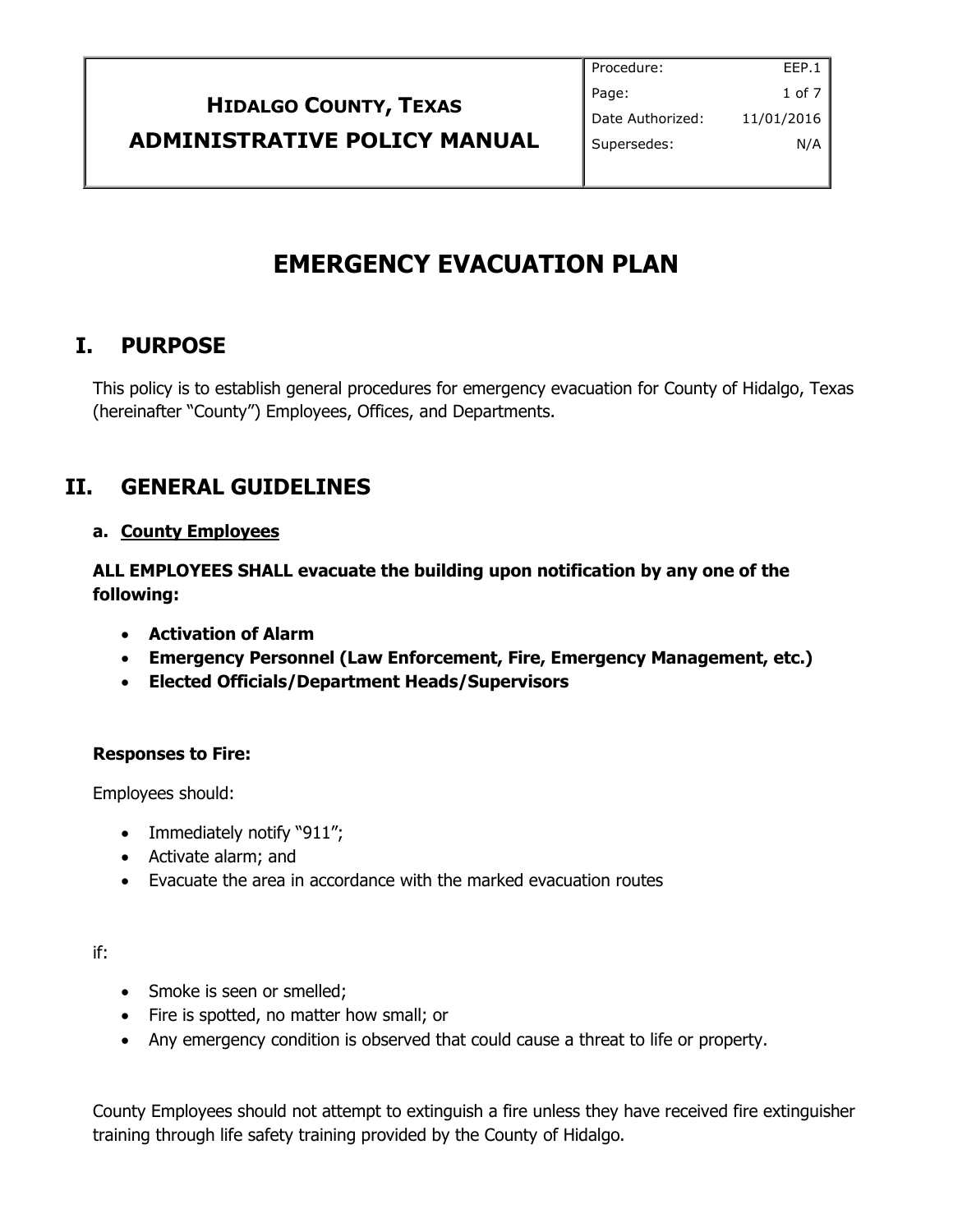|                                     | Procedure:       | EEP.1      |
|-------------------------------------|------------------|------------|
| <b>HIDALGO COUNTY, TEXAS</b>        | Page:            | 2 of 7     |
|                                     | Date Authorized: | 11/01/2016 |
| <b>ADMINISTRATIVE POLICY MANUAL</b> | Supersedes:      | N/A        |
|                                     |                  |            |

Any attempt to extinguish a fire by employees who have completed fire extinguisher training may be made only after the above stated steps have been taken, and then ONLY if (1) the fire is small, and (2) the fire may be extinguished without the risk of injury. In the event that the fire cannot be extinguished or begins to burn out of control, attempts to extinguish the fire shall cease immediately, and the building shall be evacuated according to the department emergency evacuation plan. **When in doubt, evacuate immediately!**

### **All Employees Shall:**

- know how to activate the fire alarm or designated emergency evacuation signal for their building;
- review and become familiar with evacuation routes and the Emergency Action Plan;
- have knowledge of the main and alternate evacuation routes and the designated evacuation assembly point outside the building;
- assist visitors and others in the building that may be unfamiliar with evacuation procedures and exit routes; and
- follow the directions of designated evacuation teams, fire department personnel, law enforcement officers and/or security staff.

The Hidalgo County Sheriff's Office shall assume command during evacuation for the Courthouse, Judicial Modular Buildings, and Court Annex buildings.

The Hidalgo County Constable Precinct Four Office shall assume command during evacuation for the Courthouse Annex III building.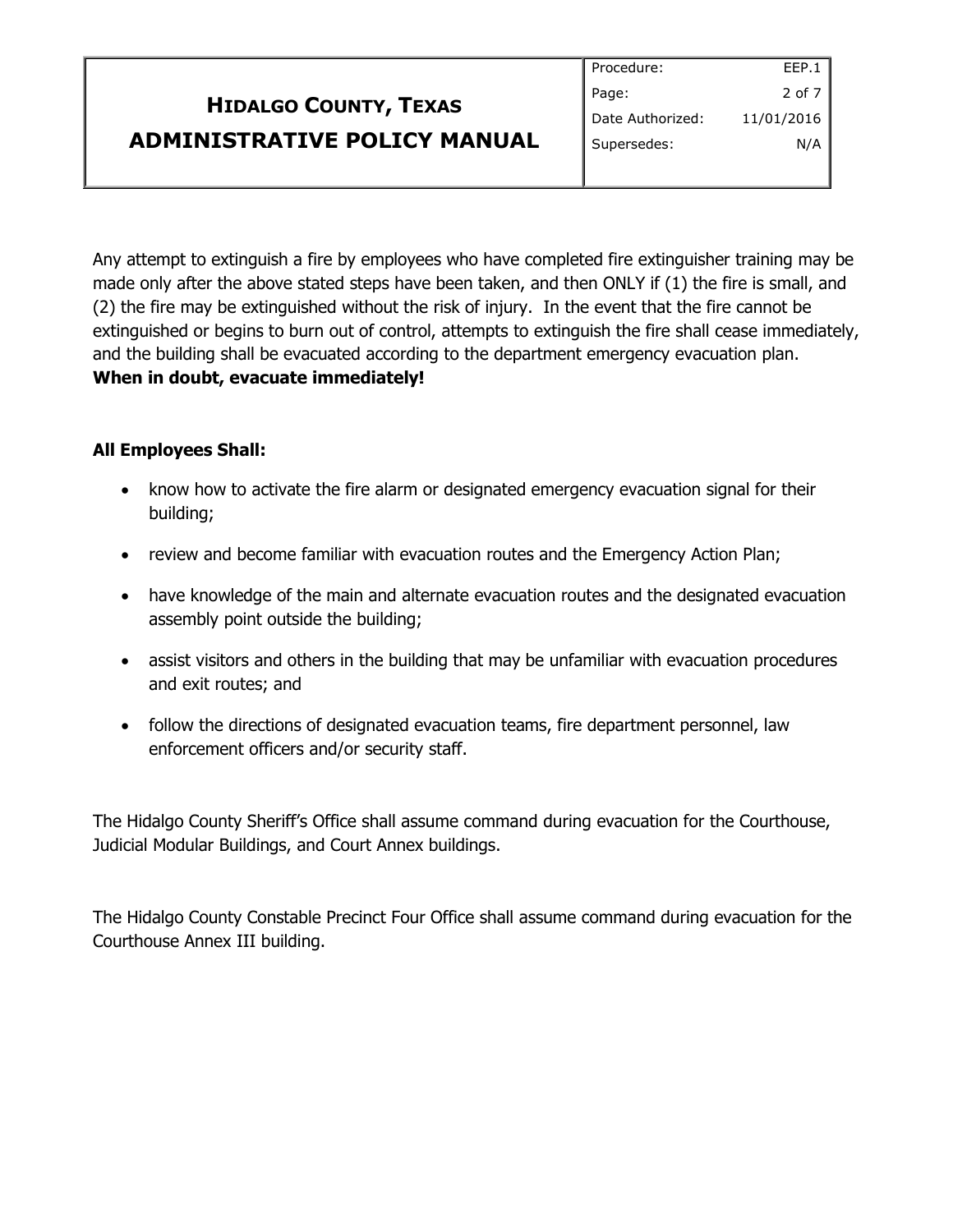|                                     | Procedure:       | EEP.1      |
|-------------------------------------|------------------|------------|
| <b>HIDALGO COUNTY, TEXAS</b>        | Page:            | 3 of 7     |
|                                     | Date Authorized: | 11/01/2016 |
| <b>ADMINISTRATIVE POLICY MANUAL</b> | Supersedes:      | N/A        |
|                                     |                  |            |

#### **b. Elected Officials/Department Heads**

### **ALL OFFICES AND DEPARTMENTS SHALL develop, maintain, and submit an Emergency Action Plan ("EAP") that must be approved by Hidalgo County Fire Marshal's Office on an annual basis. This EAP must include the following:**

- **Assembly Point(s)** The area(s) as specified within the EAP or as advised by Emergency Personnel for each County building where building occupants gather during an evacuation and await authorization to re-enter the building.
- **Drill -** The Drill is characterized by an activity that tests, develops, or maintains skills in a single emergency response procedure.
- **Evacuation Team(s) -** A team of two trained personnel (and an alternate team) as designated in the EAP that checks who may assist emergency responders in ensuring areas occupied by a department/office are evacuated in the event of an emergency.

### **Elected Officials/Department Heads shall:**

- designate evacuation teams in their EAP;
- provide first responders with a list of names of employees and a map of office/workstation location of all employees who require physical assistance in evacuating facilities; with the list being revised annually;
- coordinate County building evacuation training and drills for their employees;
- periodically emphasize fire prevention and emergency evacuation issues to employees and the importance of compliance with the policies and procedures described in this policy to ensure the safety of occupants in County facilities; and
- consult the Hidalgo County Fire Marshal's Office in the development of their EAP, and notify the Fire Marshal's Office if any of their facilities do not have an evacuation plan.

When two or more County Offices or Departments occupy the same County building, those Offices or Departments shall work together to develop an evacuation plan and distribute that plan to staff.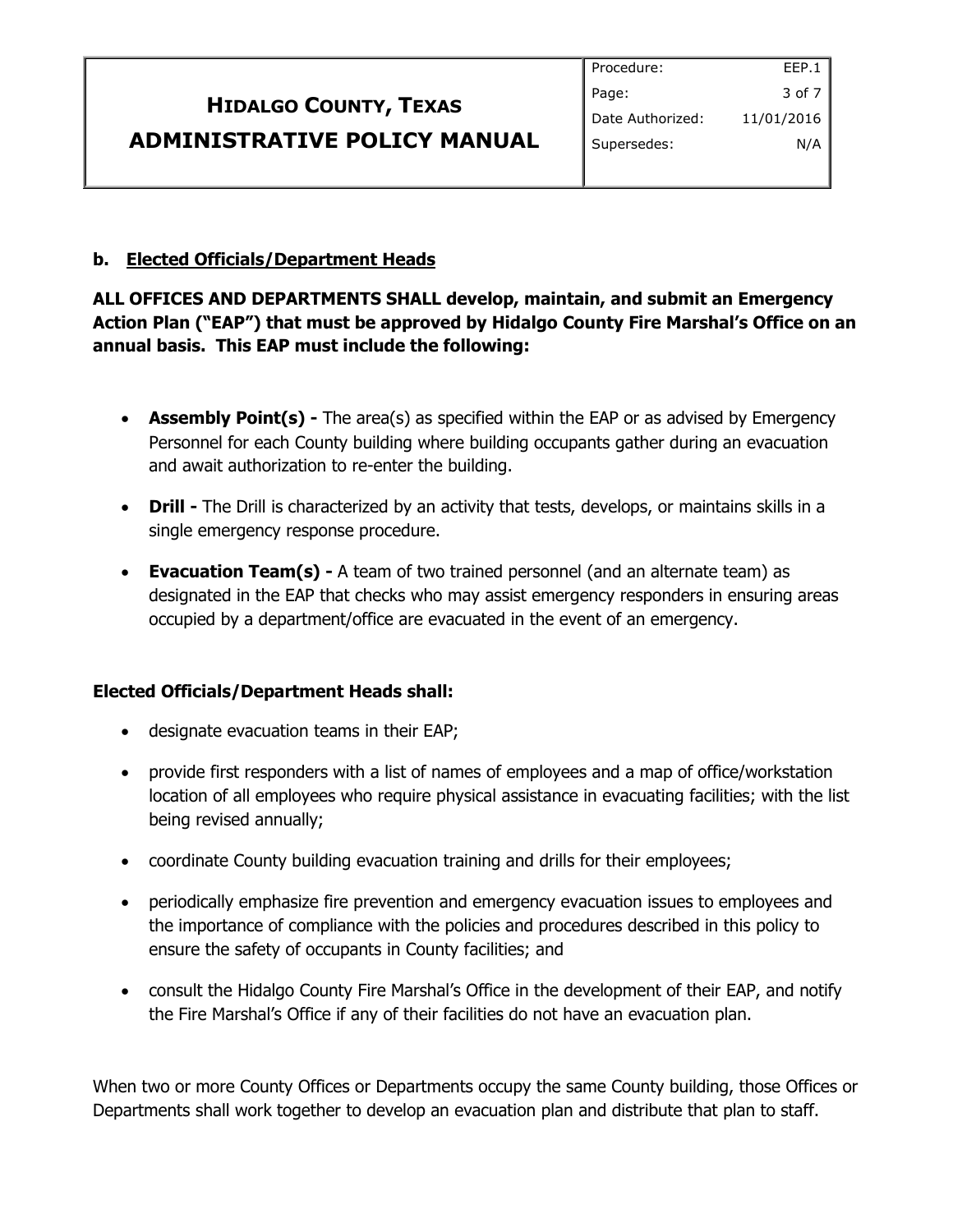|                                     | Procedure:       | EEP.1      |
|-------------------------------------|------------------|------------|
| <b>HIDALGO COUNTY, TEXAS</b>        | Page:            | 4 of $7$   |
|                                     | Date Authorized: | 11/01/2016 |
| <b>ADMINISTRATIVE POLICY MANUAL</b> | Supersedes:      | N/A        |
|                                     |                  |            |

When a Department or Office occupies leased or rented space, the Department Head shall ensure that evacuation plans and the EAP for the space are developed and distributed to staff.

# **III. EVACUATION PROCEDURES**

### **a. Alarm Activation**

The fire warning system in conjunction with the public address system (where applicable) shall be used for all emergencies requiring evacuation. All occupants shall immediately evacuate County buildings at the sound of an alarm and go to their designated evacuation assembly points.

Designated evacuation teams shall ensure that all employees and visitors in the facility proceed to the most direct exit route.

**ALL** alarms are to be considered an actual emergency and employees should immediately implement their department emergency evacuation plan, unless prior notification is given.

**ALL** County Employees shall notify the Fire Department of any fire, explosion, or other emergency by dialing 911.

Members of the evacuation team will check every room for occupants and lead them to the nearest stairway exit in the event of an emergency evacuation. Upon completing the sweep, the evacuation teams will notify emergency responders of the area they swept.

**Employees or other non-emergency personnel shall not re-enter an evacuated building unless specifically authorized by emergency responders.**

### **b. Building Evacuation Procedures**

When an alarm sounds, all Employees shall **immediately** evacuate the building and escort visitors in a calm and orderly manner via the most direct exit to the nearest evacuation assembly point outside the building.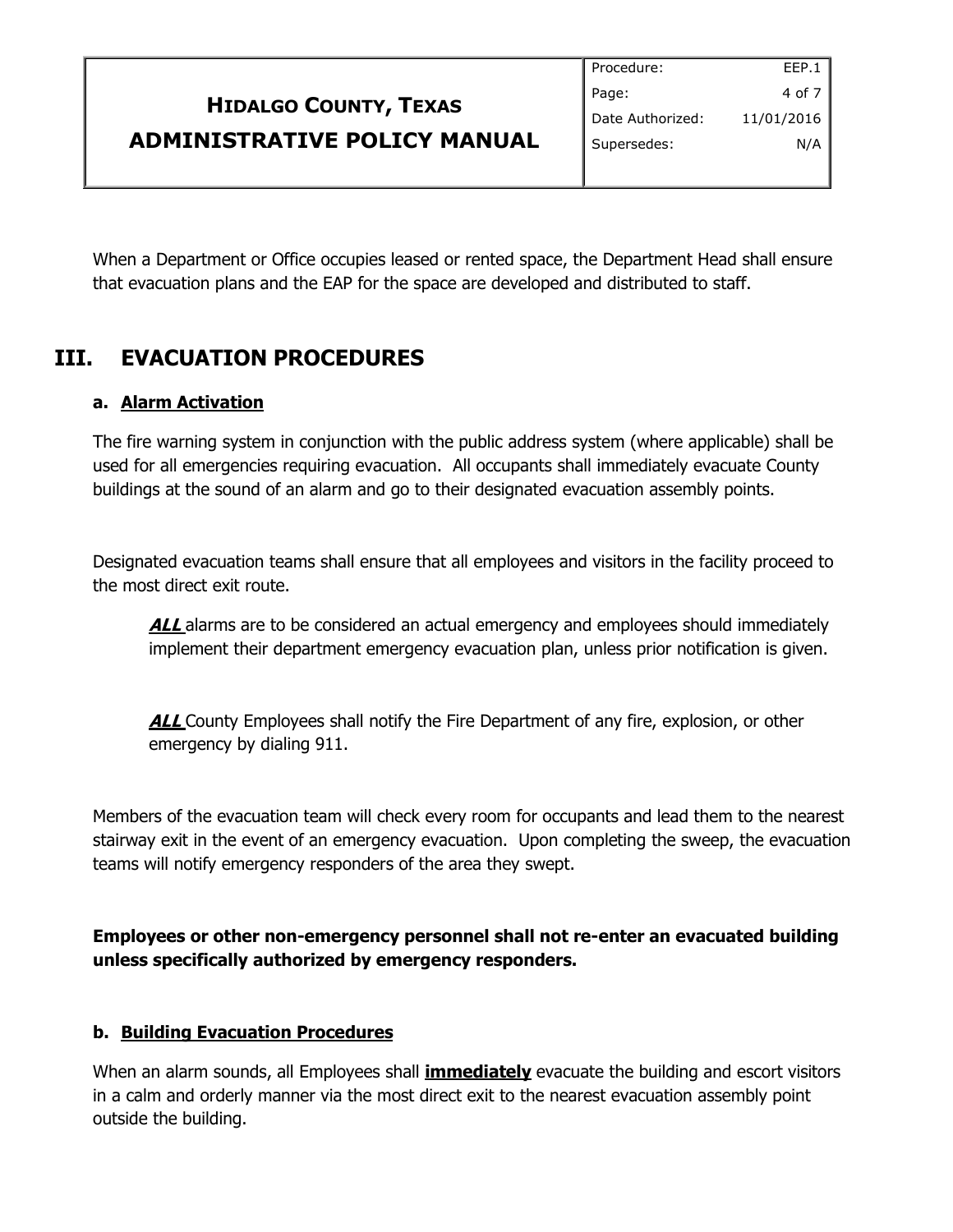|                                     | Procedure:       | EEP.1          |
|-------------------------------------|------------------|----------------|
| <b>HIDALGO COUNTY, TEXAS</b>        | Page:            | 5 of 7 $\vert$ |
|                                     | Date Authorized: | 11/01/2016     |
| <b>ADMINISTRATIVE POLICY MANUAL</b> | Supersedes:      | N/A            |
|                                     |                  |                |

When evacuating County buildings in an emergency, **the elevators shall not be used.** Persons on the elevators when the alarm sounds shall proceed directly to the ground floor via the elevator and exit the building.

### **c. Emergency Evacuation of Persons with Disabilities**

Elected Official/Department Heads shall maintain an updated list of all employees with disabilities who cannot use stairways unaided. Employees with temporary physical conditions such as limbs in casts and advanced stages of pregnancy should also be noted; evacuation teams may coordinate with emergency responders to have these occupants assisted when evacuating the facility.

**Prior planning and practice of emergency evacuation routes are important in assuring a safe evacuation.**

### **IV. RETURN TO WORK**

**Once evacuated from a County building, employees shall wait in designated evacuation assembly point outside the building until instructed to re-enter, report to another County facility to complete their workday, or are dismissed for the remainder of the workday.**

**The County Judge, in coordination with elected officials and authorized Law Enforcement personnel, may authorize early dismissals in emergency situations.**

### **V. EMERGENCY DRILLS/TRAINING PLANS**

### **a. Conducting Drills**

All County departments and offices will conduct drills to familiarize Employees with the Emergency Action Plans, routes of exit, and evacuation Assembly Point areas. Drills for all County facilities will be coordinated through the Facilities Management Department and the Hidalgo County Fire Marshal's Office.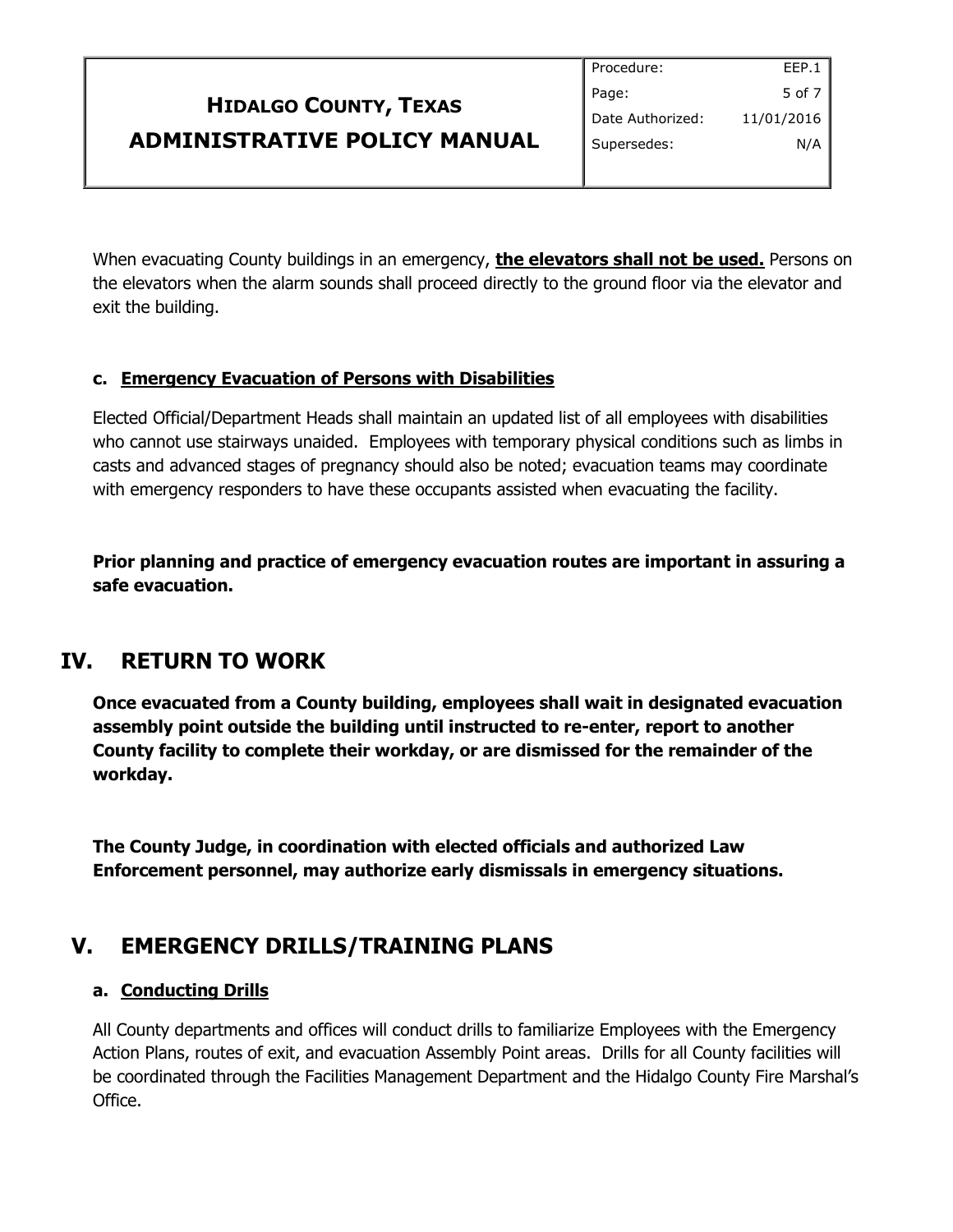|                                     | Procedure:       | EEP.1      |
|-------------------------------------|------------------|------------|
| <b>HIDALGO COUNTY, TEXAS</b>        | Page:            | $6$ of $7$ |
|                                     | Date Authorized: | 11/01/2016 |
| <b>ADMINISTRATIVE POLICY MANUAL</b> | Supersedes:      | N/A        |
|                                     |                  |            |

### **b. Conducting Training**

All County departments and offices will conduct life safety training to familiarize employees with emergency safety procedures. Training will be coordinated by the Safety Division, Fire Marshal's Office, and Human Resources Department, during new employee orientation; with all offices and departments on a bi-annual basis; and when such training is deemed necessary by the Hidalgo County Fire Marshal's Office.

### **c. Testing Equipment/Systems**

The Facilities Management Department in coordination with the Hidalgo County Fire Marshal's Office shall schedule periodic testing of all emergency evacuation notification equipment and systems with any and all contract vendors.

Unless otherwise directed by the Hidalgo County Fire Marshal's Office, emergency drills shall be conducted in accordance with Chapter 31 of the NFPA #101, Life Safety Code (2015 Edition).

Emergency drills shall be planned in advance by the Hidalgo County Fire Marshal's Office, in coordination with the Facilities Management Department. Affected County Offices or Departments will be notified of scheduled drills.

Large-scale emergency evacuation drills shall be jointly coordinated and scheduled by the Hidalgo County Sheriff's Office, Fire Marshal's Office, Facilities Management Department, and other County Offices and Departments.

### **d. Evacuation Plan Criteria**

Evacuation plans for County facilities shall:

- identify the signals to be used for the full or partial evacuation of each facility;
- describe evacuation routes and approved evacuation Assembly Points where employees will wait once outside the building;
- identify the location of evacuation route maps;